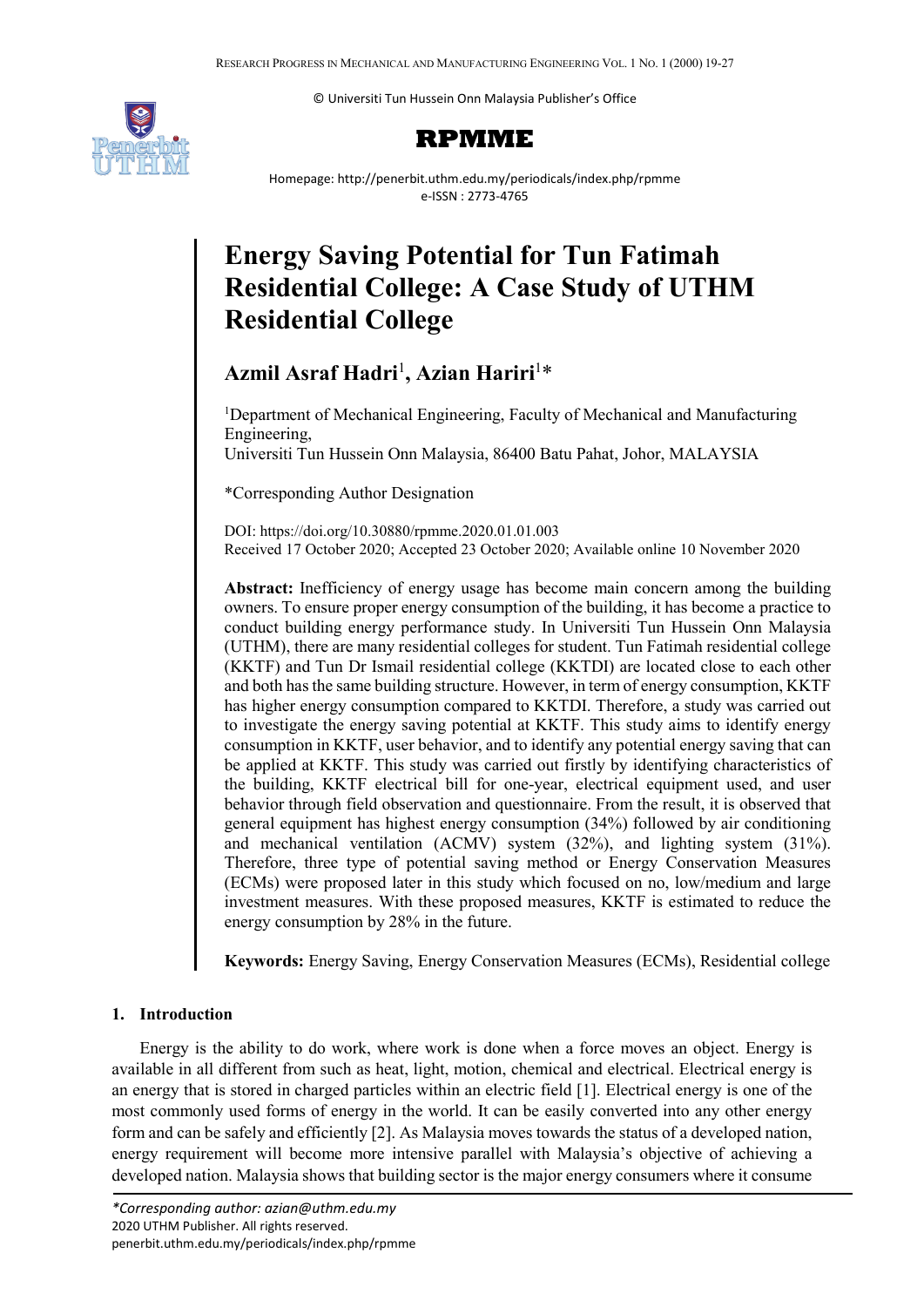48% of the total electricity energy [3]. Based on that problem, MS1525:2007 which is Renewable Energy Efficiency Code and the Use of Renewable Energy for Non-residential Buildings were introduced to achieve energy efficiency for building sector. According to MS1525:2007 standard, recommended Building Energy Index (BEI) in Malaysia is 135kWh/m²/yr [4]. But, most of the building in Malaysia does not meet this standard. This is because building owners or building user are not aware whether their building achieved or not with this requirement. In Malaysian universities, energy wastage tends to occur mainly because of inefficient use of energy and lack of awareness among building users.

Same goes to UTHM, when rapid growth takes place in UTHM, it will automatically lead to increase of electrical energy usage. Tun Fatimah residential college (KKTF) and Tun Dr Ismail residential college (KKTDI) are two building that located close to each other and both has the same building structure. However, in term of energy consumption, KKTF has higher energy consumption then KKTDI. Therefore, a study to investigate the potential of energy saving at KKTF was carried out. The objectives of this study are to identify the building power consumption, user behavior, and saving measures by find out any potential energy saving that can be applied at KKTF. By the end of this study, the anticipated result of this project is that saving target can be achieved through suggested Energy Conservation Measures (ECMs) by using either no, low/medium or large investment measures.

# **2. Materials and Methods**

This chapter discusses the method/process of conduction this case study in more details starting from identification of the area of study until all the necessary data and result were obtained. The purpose of this chapter is to help a better understanding on methods used in this case study by providing clearer guidelines and explanation/discussion for every method used in this research.

2.1 Electrical equipment identification

In KKTF, the electrical equipment used varies depend on the type of user. There are electrical appliances provided by the college itself and there are electrical appliances brought by the residents of the college especially student and cafeteria workers. Observation and questionnaire have been made in order to identify electrical equipment in KKTF.

# 2.2 Tariff

Tenaga Nasional Berhad (TNB) has 27 types of tariff applicable for different type of buildings. Tariff is selected according to energy and function of the building. For KKTF, type of tariff that are suitable to use to calculate the electrical cost is called commercial tariff C1. The details of the tariff are shown in Table 1.

| <b>Tariff Category</b>                              | Unit    | <b>Rates</b> |
|-----------------------------------------------------|---------|--------------|
| Tariff C1-Mediuym Voltage General Commercial Tariff |         |              |
| For each kilowatt of maximum demand per month       | RM/kW   | 30.3         |
| For all kWh                                         | sen/kWh | 36.5         |
| Minimum monthly charge                              | RM.     | 600          |

## **Table 1: Details of tariff C1**

# 2.3 Energy Efficiency Index (EEI)

Energy Efficiency Index (EEI) is one of the Key Performance Indicator (KPI) to track the performance of energy consumption. The formula for EEI is as shown in Eq. 1.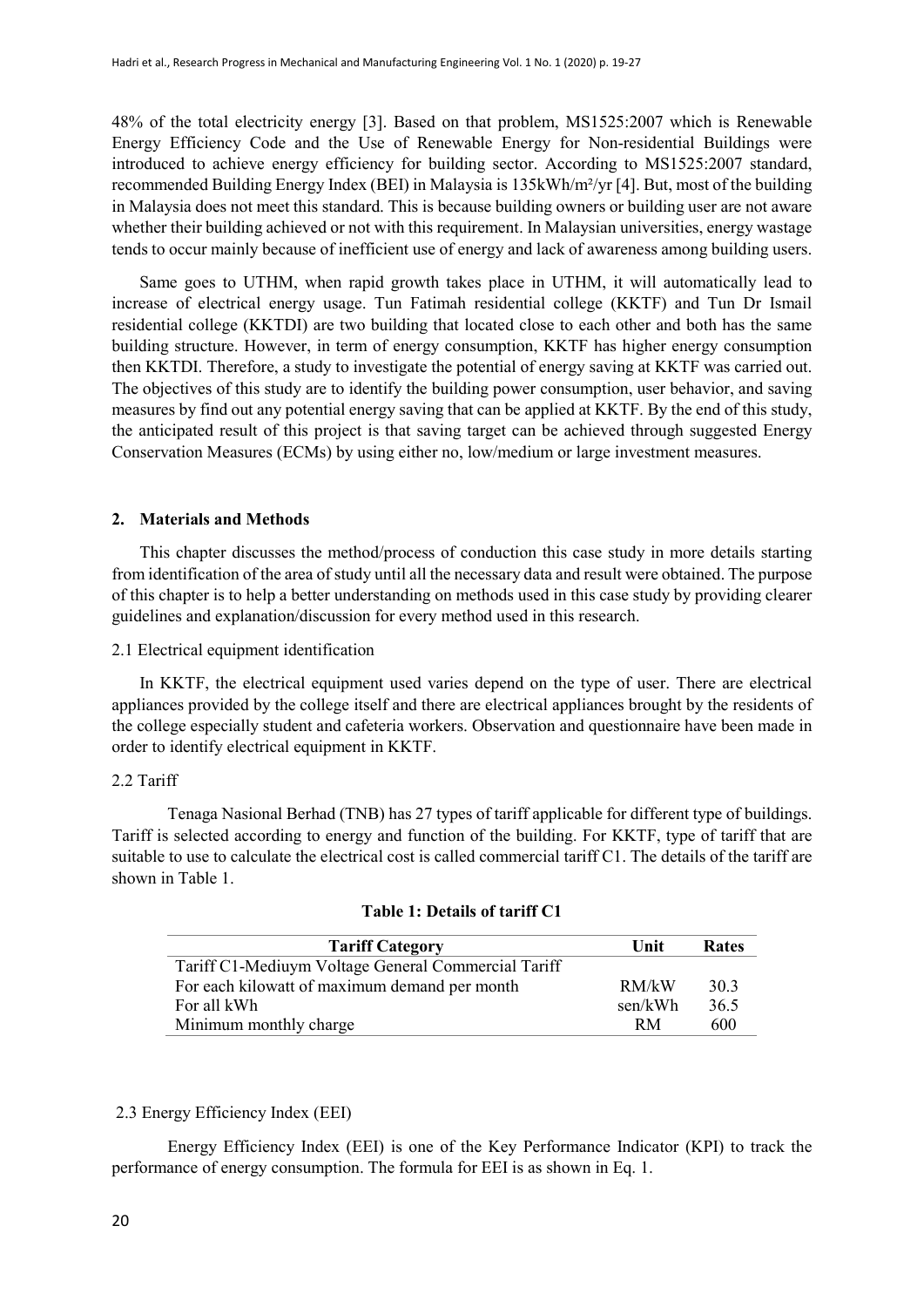Energy Efficiency Index = 
$$
\frac{\text{Energy Input (kWh)}}{\text{Gross Floor area of building (m2))}}
$$
 Eq. 1

The energy input is basically the electricity bills. There are several factors that related to energy consumption, but in this case study the recommended factor to be used for KKTF is the floor area of building as the factor that related in energy consumption.

#### 2.3.1 Baseline EEI

Baseline EEI can be calculated by summing up all 12 values of energy consumption or electricity bills like from January 2019 until December 2019. Then, the value will be divided by 12 months to get the average monthly energy consumption. The average was then divided by gross floor area to get the EEI baseline.

#### 2.3.2 Target EEI

After the value for the baseline has been obtained it will be drawn on the graph with a green line while the red line represents the energy saving target. For this case, the target for KKTF is around 10% reduction of energy.

# 2.4 Energy Conservation Measures (ECMs)

Energy Conservation Measure is a project conducted or technology implemented that reduces the consumption of energy in a facility. The types of projects implemented can be in a variety of forms but usually are designed to reduce utility costs in order to achieved that target EEI line. The energy conservation measures need to be prioritized according to three types which is no, low/medium and large investment.

# 2.5 Energy Reduction Estimation

After the energy conservation measure has been analysed and selected, then based on the proposed measures, the energy reduction estimation will be analysed in order to know whether the target to achieved target EEI line is possible to be achieved or not.

# **3. Results and Discussion**

The results and discussion section present data and analysis of the study. Analysis of data is a process where the data collected is being analyzed according to the objective of the study. The result obtained were discussed accordingly.

# 3.1 KKTF and KKTDI energy consumption at 2019

Table 2 shows electricity bills for KKTF and KKTDI at 2019. From the figure, it shows that electricity bills for KKTF is higher than KKTDI. Apart from that, the data also shows that every month KKTF will consume energy slightly higher than KKTDI.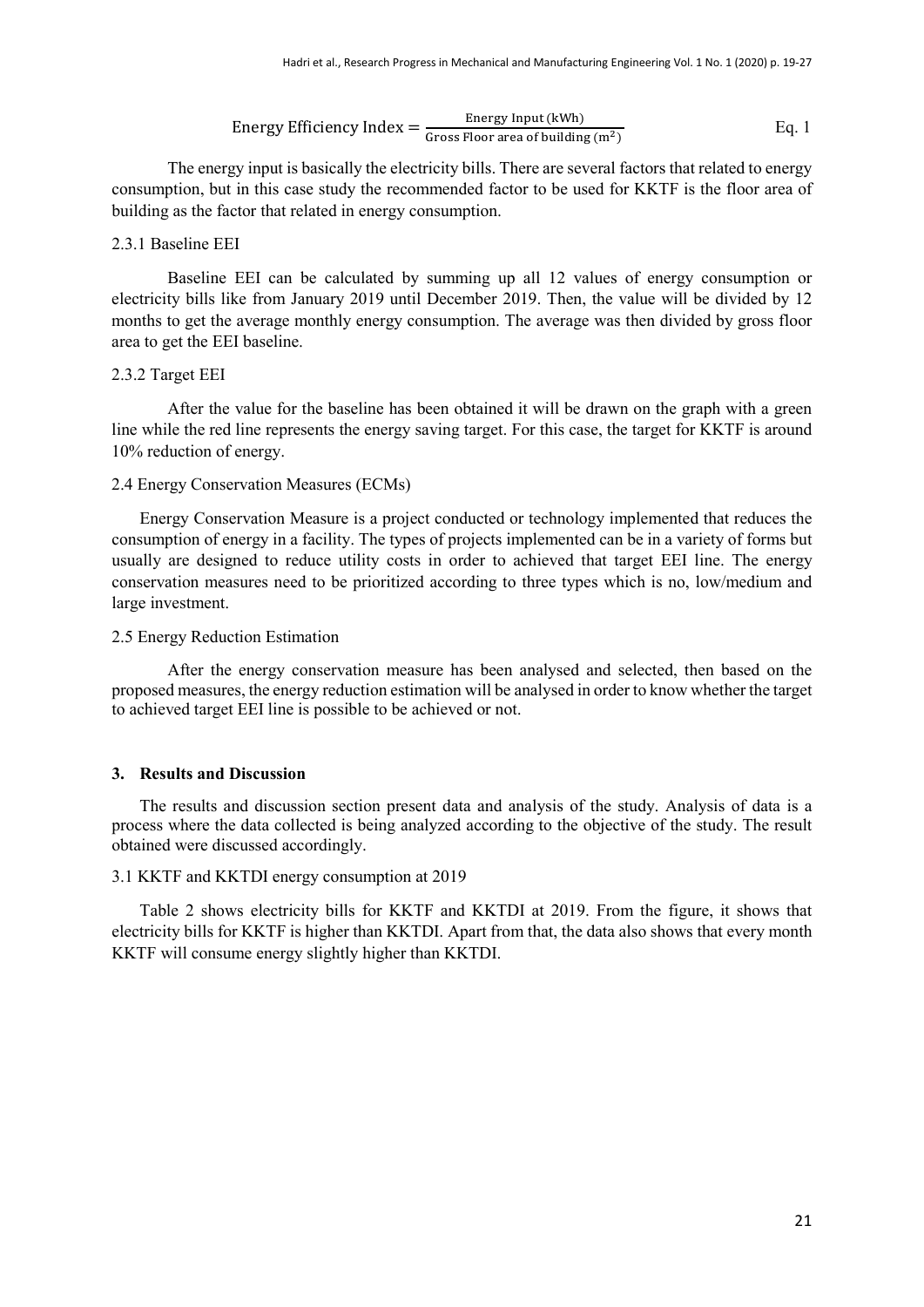|              |                  |                  | KKTF      |                  |         |                  |                  | <b>KKTDI</b> |                  |           |
|--------------|------------------|------------------|-----------|------------------|---------|------------------|------------------|--------------|------------------|-----------|
| 2019         |                  | kWh              |           | $\frac{0}{0}$    | Cost    |                  | kWh              |              | $\frac{0}{0}$    | Cost      |
|              | $0800 -$<br>2200 | $2200 -$<br>0800 | Total     | $0800 -$<br>2200 | RM      | $0800 -$<br>2200 | $2200 -$<br>0800 | Total        | $0800 -$<br>2200 | <b>RM</b> |
| Jan          | 37,253           | 31,750           | 69,003    | 54.0%            | 25,186  | 30,503           | 24,903           | 55,406       | 55.1%            | 20,223    |
| Feb          | 31,823           | 26,747           | 58,570    | 54.3%            | 21,378  | 26,259           | 22,594           | 48,852       | 53.8%            | 17,831    |
| Mar          | 61,449           | 50,747           | 112,195   | 54.8%            | 40,951  | 58,681           | 48,433           | 107,114      | 54.8%            | 39,097    |
| Apr          | 54,268           | 44,072           | 98,341    | 55.2%            | 35,894  | 50,242           | 40,677           | 90,919       | 55.3%            | 33,186    |
| May          | 59,731           | 51,374           | 111,105   | 53.8%            | 40,553  | 57,809           | 50,281           | 108,090      | 53.5%            | 39,453    |
| Jun          | 43,547           | 36,314           | 79,861    | 54.5%            | 29,149  | 41,434           | 34,074           | 75,508       | 54.9%            | 27,561    |
| Jul          | 25,979           | 21,313           | 47,293    | 54.9%            | 17,262  | 22,597           | 19,993           | 42,590       | 53.1%            | 15,545    |
| Aug          | 18,044           | 14,196           | 32,239    | 56.0%            | 11,767  | 10,375           | 10,452           | 20,827       | 49.8%            | 7,602     |
| Sep          | 49,739           | 40,448           | 90,187    | 55.2%            | 32,918  | 44,987           | 35,843           | 80,829       | 55.7%            | 29,503    |
| Oct          | 54,699           | 45,399           | 100,098   | 54.6%            | 36,536  | 50,486           | 41,816           | 92,301       | 54.7%            | 33,690    |
| <b>Nov</b>   | 61,060           | 48,831           | 109,891   | 55.6%            | 40,110  | 58,102           | 47,000           | 105,102      | 55.3%            | 38,362    |
| Dec          | 57,661           | 47,997           | 105,657   | 54.6%            | 38,565  | 56,273           | 46,375           | 102,649      | 54.8%            | 37,467    |
| <b>Total</b> | 555,250          | 459,188          | 1,014,438 | 54.7%            | 370,270 | 507,748          | 422,440          | 930,189      | 54.6%            | 339,519   |

**Table 2: Electricity bills for KKTF and KKTDI at 2019**

#### 3.2 KKTF total operation hour

There is no fixed operation hour for KKTF because it involved with students, staffs and workers. Hence, the total operation hours for KKTF can only be roughly estimated through observation and questionnaire. A survey and observation have been done for three weeks to determine the operation hours for all building at KKTF including main building and student building. Table 3 below shows the summary of the operation hours for KKTF.

| N <sub>0</sub>          | <b>Section</b>                  | Operation hour per month (hour/month)   |
|-------------------------|---------------------------------|-----------------------------------------|
| $\mathbf{1}$            | Management office               | 160                                     |
| $\mathbf{2}$            | Meeting room                    | 20                                      |
| 3                       | Cafeteria                       | 480                                     |
| $\overline{\mathbf{4}}$ | Cooperative shop                | 160                                     |
| 5                       | Waffle shop                     | 180                                     |
|                         | <b>Student building section</b> |                                         |
| N0                      | Appliance                       | Operation hour per month (hour/month)   |
| $\mathbf{1}$            | Lighting                        | 210                                     |
| $\boldsymbol{2}$        | Ceiling fan                     | 420                                     |
| 3                       | Laptop charger                  | 150                                     |
| $\overline{\mathbf{4}}$ | Phone charger                   | 150                                     |
| 5                       | Pedestal fan                    | 420                                     |
| N <sub>0</sub>          | Appliance                       | Operation times per month (times/month) |
| 1                       | Home printer                    | 20                                      |
| $\mathbf{2}$            | Electric kettle                 | 30                                      |
| 3                       | Iron                            | $\overline{2}$                          |
| 4                       | Rice cooker                     | 8                                       |
| 5                       | Washing machine                 | 4                                       |

**Table 3: Summary of the operation hours for KKTF**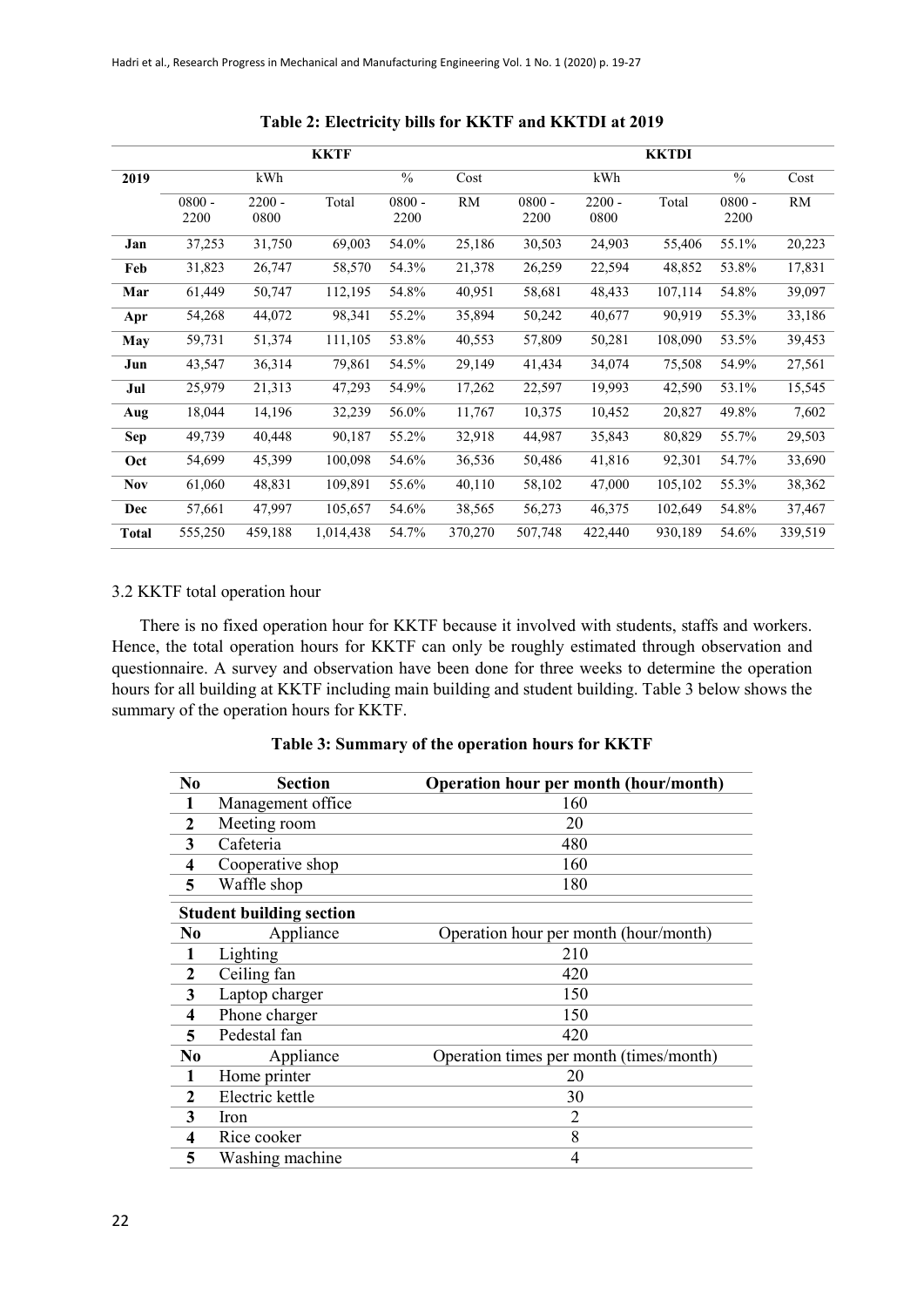# 3.3 KKTF total electrical equipment

From data collection phase, the number of electrical equipment has been recorded and tabulated along with their power (Watt) value as shown in Table 4 below.

| N <sub>0</sub>          | Equipment                                         | <b>Power</b><br>(W) | Quantity<br>(pcs) |  |  |  |  |
|-------------------------|---------------------------------------------------|---------------------|-------------------|--|--|--|--|
|                         | Lightning Equipment                               |                     |                   |  |  |  |  |
| $\mathbf{1}$            | Recessed type fluorescent 2 light fitting (1200m) | 36                  | 340               |  |  |  |  |
| $\overline{2}$          | Recessed type fluorescent 1 light fitting (1200m) | 18                  | 2009              |  |  |  |  |
| 3                       | Recessed compact fluorescent downlight            | 18                  | 2110              |  |  |  |  |
| $\overline{\mathbf{4}}$ | Street light                                      | 80                  | 26                |  |  |  |  |
| 5                       | Spotlight (NIKKON)                                | 400                 | 12                |  |  |  |  |
| 6                       | Exit sign C/W 3 hours battery backup              | 18                  | 13                |  |  |  |  |
| 7                       | Emergency light C/W 3 hours battery backup        | 18                  | 383               |  |  |  |  |
|                         | <b>ACMV Equipment</b>                             |                     |                   |  |  |  |  |
| $\mathbf{1}$            | Ceiling fan                                       | 75                  | 1045              |  |  |  |  |
| $\overline{2}$          | Wall fan                                          | 60                  | 16                |  |  |  |  |
| 3                       | Air Conditioner                                   | 1160                | 17                |  |  |  |  |
| 4                       | VRV indoor unit                                   | 4140                | 11                |  |  |  |  |
| 5                       | Wall mount ventilation fan                        | 34                  | 128               |  |  |  |  |
| General Equipment       |                                                   |                     |                   |  |  |  |  |
| $\mathbf{1}$            | Desktop computer                                  | 105                 | 36                |  |  |  |  |
| $\boldsymbol{2}$        | LCD television unit                               | 200                 | 3                 |  |  |  |  |
| 3                       | Commercial printer                                | 50                  | $\overline{7}$    |  |  |  |  |
| $\overline{\mathbf{4}}$ | Home printer                                      | 5                   | 14                |  |  |  |  |
| 5                       | LCD projector                                     | 300                 | 3                 |  |  |  |  |
| 6                       | Vending machine                                   | 11000               | 3                 |  |  |  |  |
| 7                       | 2 chiller 1 freezer 3 door                        | 6380                | $\overline{4}$    |  |  |  |  |
| 8                       | Electric waffle maker                             | 1500                | $\overline{2}$    |  |  |  |  |
| 9                       | Washing machine                                   | 500                 | 8                 |  |  |  |  |
|                         | General Equipment (Based on questionnaire)        |                     |                   |  |  |  |  |
| $\mathbf{1}$            | Laptop charger                                    | 60                  | 1200              |  |  |  |  |
| $\mathbf{2}$            | Phone charger                                     | 6                   | 1200              |  |  |  |  |
| 3                       | Home printer                                      | 5                   | 20                |  |  |  |  |
| $\overline{\mathbf{4}}$ | Pedestal fan                                      | 55                  | 420               |  |  |  |  |
| 5                       | Iron                                              | 1200                | 170               |  |  |  |  |
| 6                       | Electric kettle                                   | 1200                | 150               |  |  |  |  |
| 7                       | Rice cooker                                       | 700                 | 15                |  |  |  |  |

# **Table 4: KKTF total electrical equipment**

# 3.4 KKTF estimation energy consumption

After all the necessary data has been collected, the analysis to estimate the total energy consumption for KKTF can be done in order to identify user trend in KKTF. The estimation of total energy consumption will be divided into three types which is lighting system, ACMV system and general equipment. The power (Watt) for each part can be calculated by multiplying the number of units with their respective power consumption and hours of usage or how many times it has been used. The main formula used as shown in Eq. 2.

Energy consumption = No of unit  $\times$  Power consumption (Watt)  $\times$  usage hours (hours) Eq. 2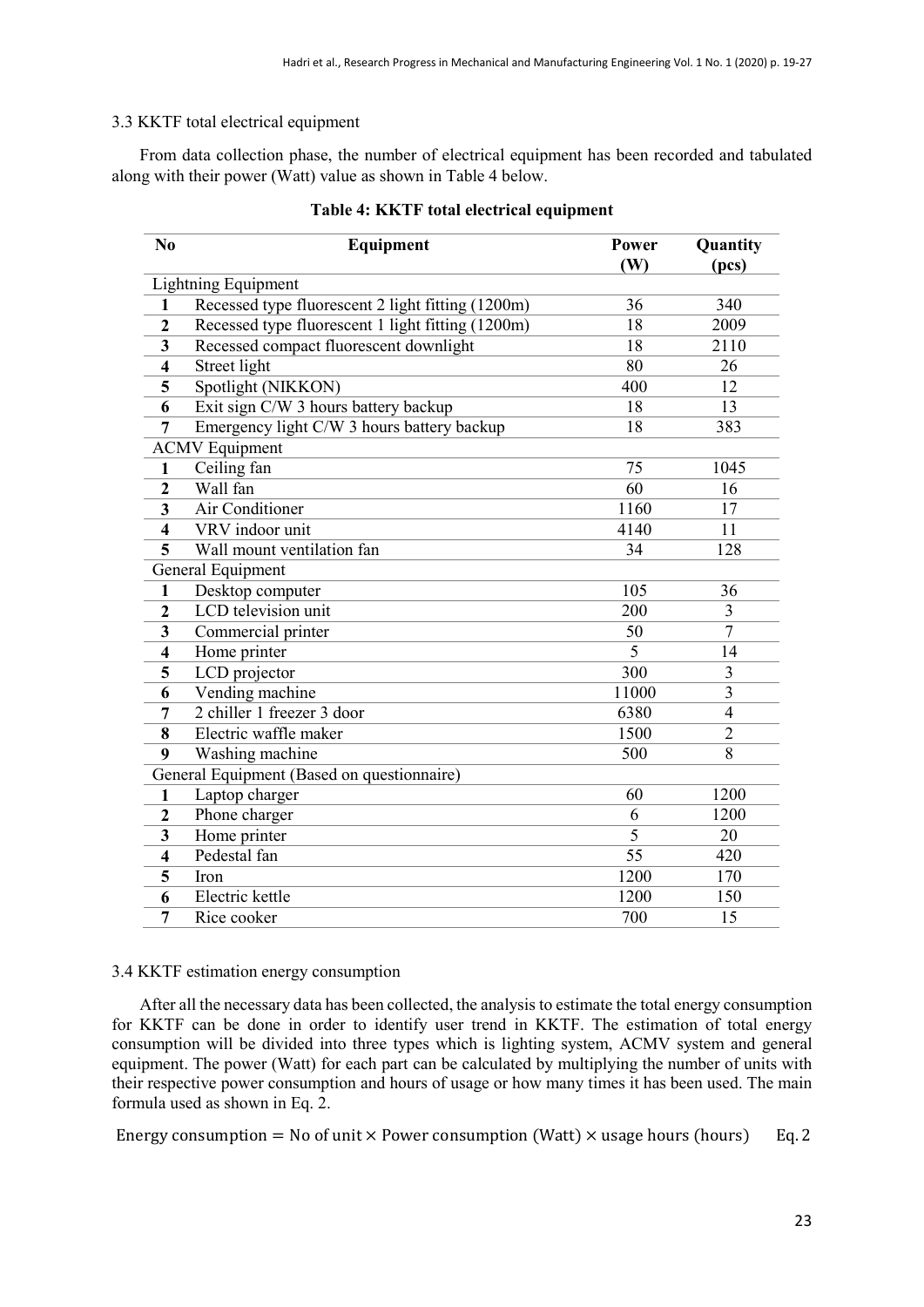The energy consumption for KKTF can be categorized into 9 categories. The categories are office section, meeting room section, cafeteria section, cooperative shop section, waffle shop section, surau section, student room section, house of fellow section and general space section respectively.

#### 3.5 Energy Efficiency Index (EEI)

Find the EEI for each month by using EEI formula (2.1) above. Below is example calculation for January 2019.

$$
EEI for January 2019 = \frac{69,003 \text{ kWh}}{30,600 \text{ m}^2} = 2.26
$$

## 3.5.1 EEI baseline

Then, the total value of EEI divided by 12 to get the average of EEI or EEI baseline.

$$
EEI baseline = \frac{33.15}{12} = 2.76
$$

#### 3.5.2 Target EEI baseline

After the EEI baseline has been obtained. The energy saving target can be decided and the target for KKTF is 10% energy saving, means that the target EEI is around 2.48 as shown in calculation below. Figure 1 below shows bar chart of EEI for KKTF during 2019 including EEI baseline and Target EEI.

Target EEI =  $2.76 - (2.76 \times 10\%)$ 

$$
= 2.76 - 0.276
$$

$$
=2.48
$$

| N <sub>0</sub> | <b>Criterion</b>   | <b>Power Consumption</b> | <b>Estimated cost</b> | Percentage |
|----------------|--------------------|--------------------------|-----------------------|------------|
|                |                    | (kWh)                    | (RM)                  | (%)        |
|                | Lighting system    | 33,708.71                | 12,303.68             | 31.18      |
|                | <b>ACMV</b> system | 34,983.06                | 12,768.82             | 32.36      |
|                | General Equipment  | 36,483.60                | 13,316.51             | 33.74      |
|                | 2 Houses of fellow | 2,942.00                 | 1,073.83              | 2.72       |
|                | Total              | 108,117.37               | 39,462.84             | 100        |



**Figure 1: EEI, EEI baseline and Target EEI for KKTF at 2019**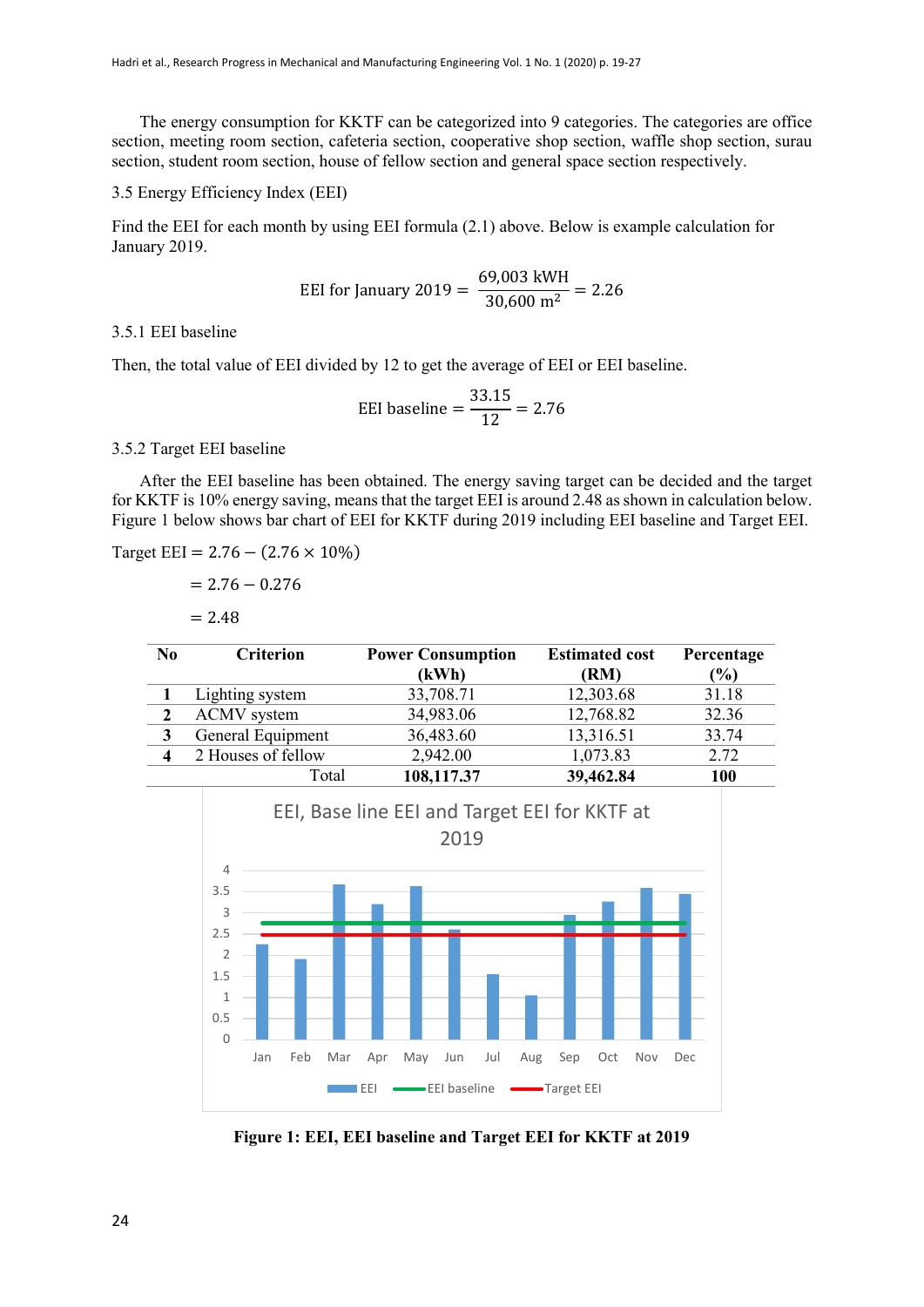#### 3.6 Select Energy target

Energy target drives energy management activities and promote continuous improvement. Setting clear and measurable target is critical for understanding the intended results, developing effective strategies and reaping financial gains. The target for KKTF is 10% reduction in energy consumption from the EEI baseline.

#### 3.6.1 Proposed solution and recommendation

There are a few ways of solution and recommendation that were suggested in this topic. Recommendation that would bring some cost saving benefits to the building has been made at the end of this study. There are several EMCs that have been identified and it can be prevailed by having a plan which will be discussed in this chapter. The EMCs need to be prioritized according to three types. Below is the plan of EMCs that will help to reduce energy consumption at KKTF. The no or low investment measures can be implemented immediately follow with medium and large investment measures.

#### i) No investment measures:

- i) Announcement
- ii) Awareness training
- iii) Human control
- iv) Reduce number of lamps in student room
- ii) Low or medium investment measures:
	- i) Sticker or reminder sign placement
- iii) Large investment measures:
	- i) Timer installation for lighting system
	- ii) LED lighting installation

#### 3.7 Energy reduction estimation

Based on the proposed measures, target to reduce 10% of energy consumption is possible to be achieved. The following Table 5 summarizes the energy reduction estimation for one month. Based on table 5, it is clearly showing that if KKTF apply these solutions that have been proposed, it can help to save electrical energy usage at KKTF for each month which is around 28.47% compared to the previous energy usage. Plus, by applying these solutions also proved that it can achieved the target EEI that have been analyzed which is about 10% reduction from previous energy usage.

With around 28.47% energy reduction, it can estimate that monthly saving for KKTF is about RM 2,017.4. Meaning, if the monthly saving can be continued for up to 16 months, the total saving can already cover the investment cost which is around RM 31,611. Below shows calculation to cover the investment cost by using the saving cost that can be obtained from the ECMs results.

Monthly saving  $=$  RM 2,017.4

Investment cost, (Target) =  $RM31.611$ 

Total Monthly saving  $=$  Monthly saving  $\times$  Months

 $= 2.017.4 \times 16$  Months

 $=$  RM 32,278.4 (Target Achieved)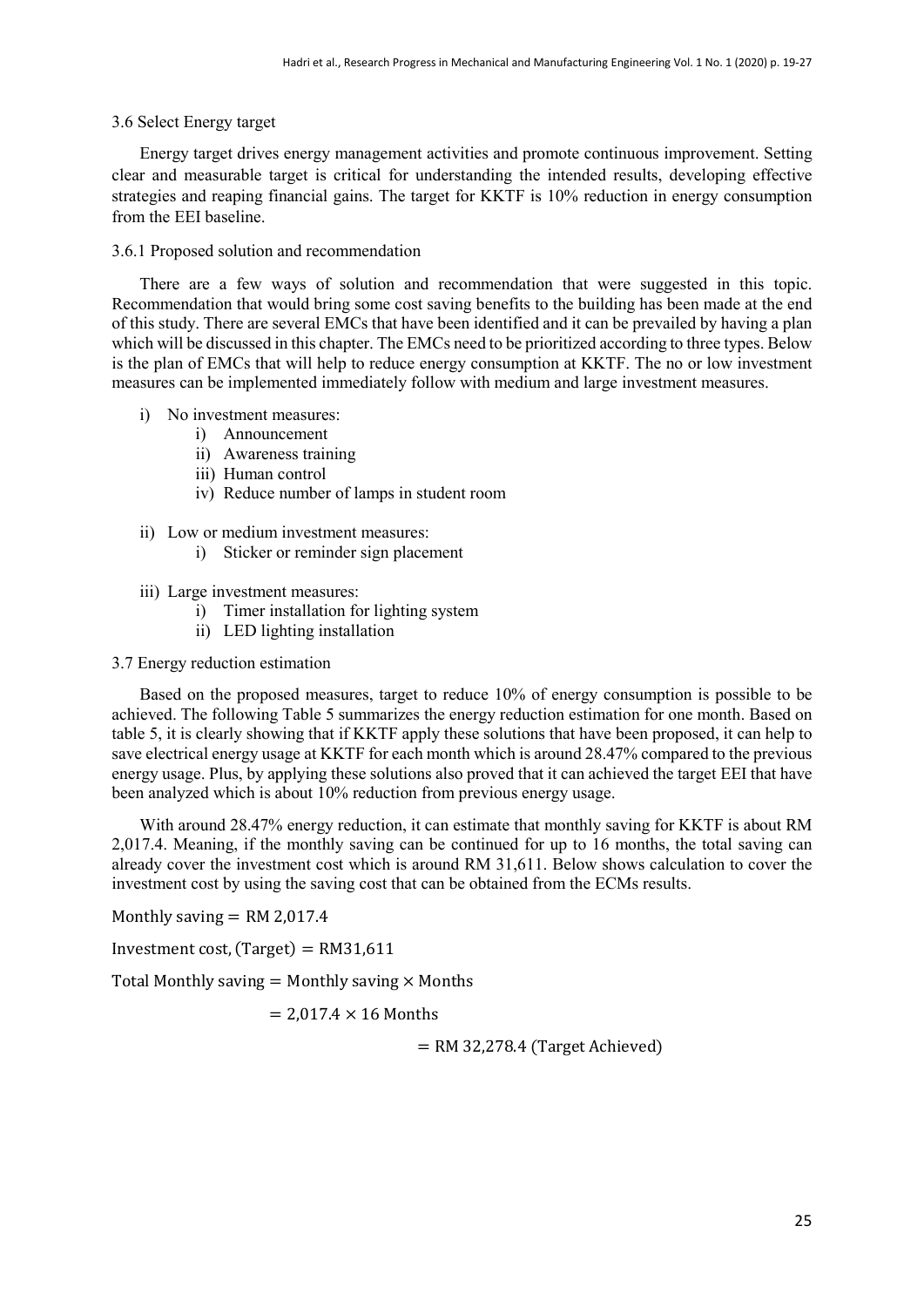| No | <b>Type of</b><br><b>ECM</b> | <b>ECMs</b>                                  | <b>Investment</b><br>(RM) | <b>Estimated</b><br>energy<br>saving<br>(kWh) | <b>Monthly</b><br>saving<br>(RM) | Percentage<br>of Monthly<br>saving<br>(%) |
|----|------------------------------|----------------------------------------------|---------------------------|-----------------------------------------------|----------------------------------|-------------------------------------------|
| ı  | No                           | Announcement                                 | $\mathbf{0}$              |                                               |                                  |                                           |
| 2  |                              | Awareness training                           | $\overline{0}$            |                                               |                                  |                                           |
| 3  |                              | Human control                                | $\overline{0}$            | N/A                                           | N/A                              | N/A                                       |
| 4  |                              | Reduce number of<br>lamps in student<br>room | 0                         | 4,030.68                                      | 1471.12                          | 11.96                                     |
| 5  | Low/<br>medium               | Sticker or<br>Reminder sign<br>placement     | 500                       | N/A                                           | N/A                              | N/A                                       |
| 6  | Large                        | <b>Timer</b> installation                    | 574                       | 2,095.32                                      | 764.79                           | 6.22                                      |
| 7  |                              | <b>LED</b> lighting<br>installation          | 30,537                    | 3,431.812                                     | 1,252.61                         | 10.20                                     |
|    |                              | <b>Total</b>                                 | 31,611                    | 5,527.132                                     | 2,017.4                          | ±28.47                                    |
|    |                              |                                              |                           |                                               | <b>Target</b>                    | 10.00                                     |

#### **Table 5: Energy reduction estimation for one month**

# **4. Conclusion**

This study is considered success as the estimation of electrical energy consumption and cost of KKTF is successfully estimated and several potential saving measures or ECMs that can apply in KKTF has been proposed. By applying these ECMs at KKTF, it can help in reducing the usage of electrical energy by 28% in the future and can save around RM 2000 per month. With this result, it can be estimated that if the monthly saving can be continued for up to 16 months, the total saving can already cover the investment cost which is around RM 31,611.

With proper energy monitoring system, proper equipment provided and sufficient of time to conduct the research and collect all the necessary data without any problems arise like COVID-19, then the exact user trend that cause high electrical energy usage at KKTF can be determined. With the exact user trend at KKTF, a more effective potential saving solution can be determined.

#### **Acknowledgement**

The authors would also like to acknowledge the Faculty of Mechanical and Manufacturing Engineering, Universiti Tun Hussein Onn Malaysia for its support.